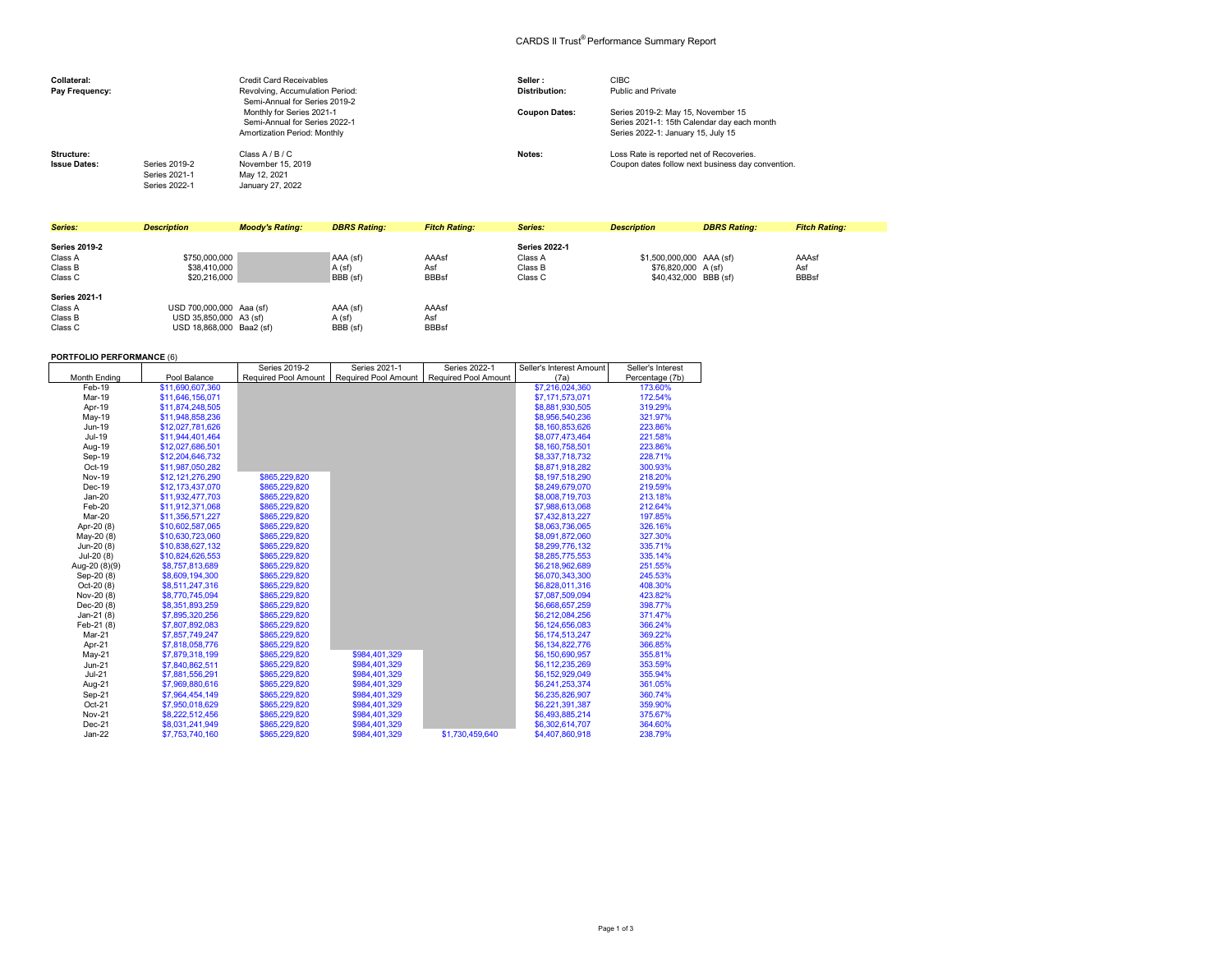|               |                  |               |                 | Series 2019-2   | Series 2021-1   | Series 2022-1   |
|---------------|------------------|---------------|-----------------|-----------------|-----------------|-----------------|
| Month Ending  | Payment Rate (2) | Loss Rate (3) | Gross Yield (4) | Excess Spread % | Excess Spread % | Excess Spread % |
| Feb-19        | 32.61%           | 3.48%         | 24.57%          |                 |                 |                 |
| Mar-19        | 36.62%           | 3.23%         | 22.04%          |                 |                 |                 |
| Apr-19        | 38.63%           | 3.53%         | 23.33%          |                 |                 |                 |
| May-19        | 40.55%           | 3.14%         | 22.74%          |                 |                 |                 |
| Jun-19        | 36.68%           | 3.66%         | 23.46%          |                 |                 |                 |
| Jul-19        | 42.70%           | 3.13%         | 22.31%          |                 |                 |                 |
| Aug-19        | 38.70%           | 2.92%         | 22.93%          |                 |                 |                 |
| Sep-19        | 38.08%           | 3.18%         | 23.02%          |                 |                 |                 |
| Oct-19        | 41.26%           | 3.46%         | 22.27%          |                 |                 |                 |
| <b>Nov-19</b> | 37.80%           | 3.34%         | 23.33%          | 16.46%          |                 |                 |
| Dec-19        | 42.26%           | 3.01%         | 22.22%          | 15.72%          |                 |                 |
| $Jan-20$      | 38.71%           | 3.07%         | 22.15%          | 15.45%          |                 |                 |
| Feb-20        | 33.92%           | 3.45%         | 23.85%          | 14.95%          |                 |                 |
| Mar-20        | 37.49%           | 3.48%         | 20.57%          | 14.40%          |                 |                 |
| Apr-20 (8)    | 33.74%           | 3.58%         | 19.71%          | 13.36%          |                 |                 |
| May-20 (8)    | 33.56%           | 3.04%         | 20.32%          | 12.67%          |                 |                 |
| Jun-20 (8)    | 39.24%           | 1.34%         | 20.99%          | 13.41%          |                 |                 |
| $Jul-20(8)$   | 41.37%           | 0.77%         | 21.57%          | 14.99%          |                 |                 |
| Aug-20 (8)    | 42.06% (10)      | $-0.01%$      | 21.90%          | 16.47%          |                 |                 |
| Sep-20 (8)    | 45.45%           | 0.11%         | 22.28%          | 17.10%          |                 |                 |
| Oct-20 (8)    | 44.98%           | $-0.07%$      | 21.29%          | 17.30%          |                 |                 |
| Nov-20 (8)    | 45.19%           | 0.22%         | 23.05%          | 17.30%          |                 |                 |
| Dec-20 (8)    | 49.72%           | 0.58%         | 21.72%          | 17.32%          |                 |                 |
| Jan-21 (8)    | 42.34%           | 0.32%         | 21.30%          | 17.33%          |                 |                 |
| Feb-21 (8)    | 39.70%           | 3.43%         | 23.86%          | 16.36%          |                 |                 |
| Mar-21        | 50.13%           | 0.88%         | 22.23%          | 16.20%          |                 |                 |
| Apr-21        | 47.51%           | 1.03%         | 23.05%          | 16.23%          |                 |                 |
| May-21        | 48.70%           | 1.11%         | 22.41%          | 16.99%          | 19.13%          |                 |
| $Jun-21$      | 52.20%           | 1.11%         | 24.13%          | 17.31%          | 19.29%          |                 |
| $Jul-21$      | 52.20%           | 0.76%         | 22.76%          | 17.48%          | 19.33%          |                 |
| Aug-21        | 54.14%           | 0.87%         | 23.59%          | 17.99%          | 19.60%          |                 |
| Sep-21        | 50.49%           | 1.12%         | 23.46%          | 17.84%          | 19.46%          |                 |
| Oct-21        | 53.47%           | 0.64%         | 23.37%          | 18.09%          | 19.70%          |                 |
| <b>Nov-21</b> | 57.31%           | 0.91%         | 25.55%          | 18.40%          | 20.00%          |                 |
| Dec-21        | 56.00%           | 0.98%         | 23.43%          | 18.82%          | 20.43%          |                 |
| $Jan-22$      | 47.62%           | 0.91%         | 23.21%          | 18.68%          | 20.30%          | 20.58%          |

|                     | Series 2019-2   | Series 2021-1   | Series 2022-1   |
|---------------------|-----------------|-----------------|-----------------|
| <b>Month Ending</b> | Base Rate % (5) | Base Rate % (5) | Base Rate % (5) |
| Feb-19              |                 |                 |                 |
| Mar-19              |                 |                 |                 |
| Apr-19              |                 |                 |                 |
| May-19              |                 |                 |                 |
| Jun-19              |                 |                 |                 |
| Jul-19              |                 |                 |                 |
| Aug-19              |                 |                 |                 |
| Sep-19              |                 |                 |                 |
| Oct-19              |                 |                 |                 |
| <b>Nov-19</b>       | 2.53%           |                 |                 |
| Dec-19              | 2.53%           |                 |                 |
| $Jan-20$            | 2.57%           |                 |                 |
| Feb-20              | 2.54%           |                 |                 |
| Mar-20              | 2.58%           |                 |                 |
| Apr-20              | 2.53%           |                 |                 |
| May-20              | 2.55%           |                 |                 |
| <b>Jun-20</b>       | 2.50%           |                 |                 |
| $Jul-20$            | 2.56%           |                 |                 |
| Aug-20              | 2.56%           |                 |                 |
| Sep-20              | 2.50%           |                 |                 |
| Oct-20              | 2.57%           |                 |                 |
| Nov-20              | 2.52%           |                 |                 |
| $Dec-20$            | 2.54%           |                 |                 |
| $Jan-21$            | 2.57%           |                 |                 |
| Feb-21              | 2.57%           |                 |                 |
| Mar-21              | 2.64%           |                 |                 |
| Apr-21              | 2.56%           |                 |                 |
| May-21              | 2.59%           | 1.00%           |                 |
| $Jun-21$            | 2.61%           | 1.05%           |                 |
| $Jul-21$            | 2.55%           | 0.95%           |                 |
| Aug-21              | 2.59%           | 0.99%           |                 |
| Sep-21              | 2.53%           | 0.93%           |                 |
| Oct-21              | 2.61%           | 1.01%           |                 |
| <b>Nov-21</b>       | 2.54%           | 0.93%           |                 |
| Dec-21              | 2.53%           | 0.93%           |                 |
| Jan-22              | 2.54%           | 0.93%           | 2.33%           |